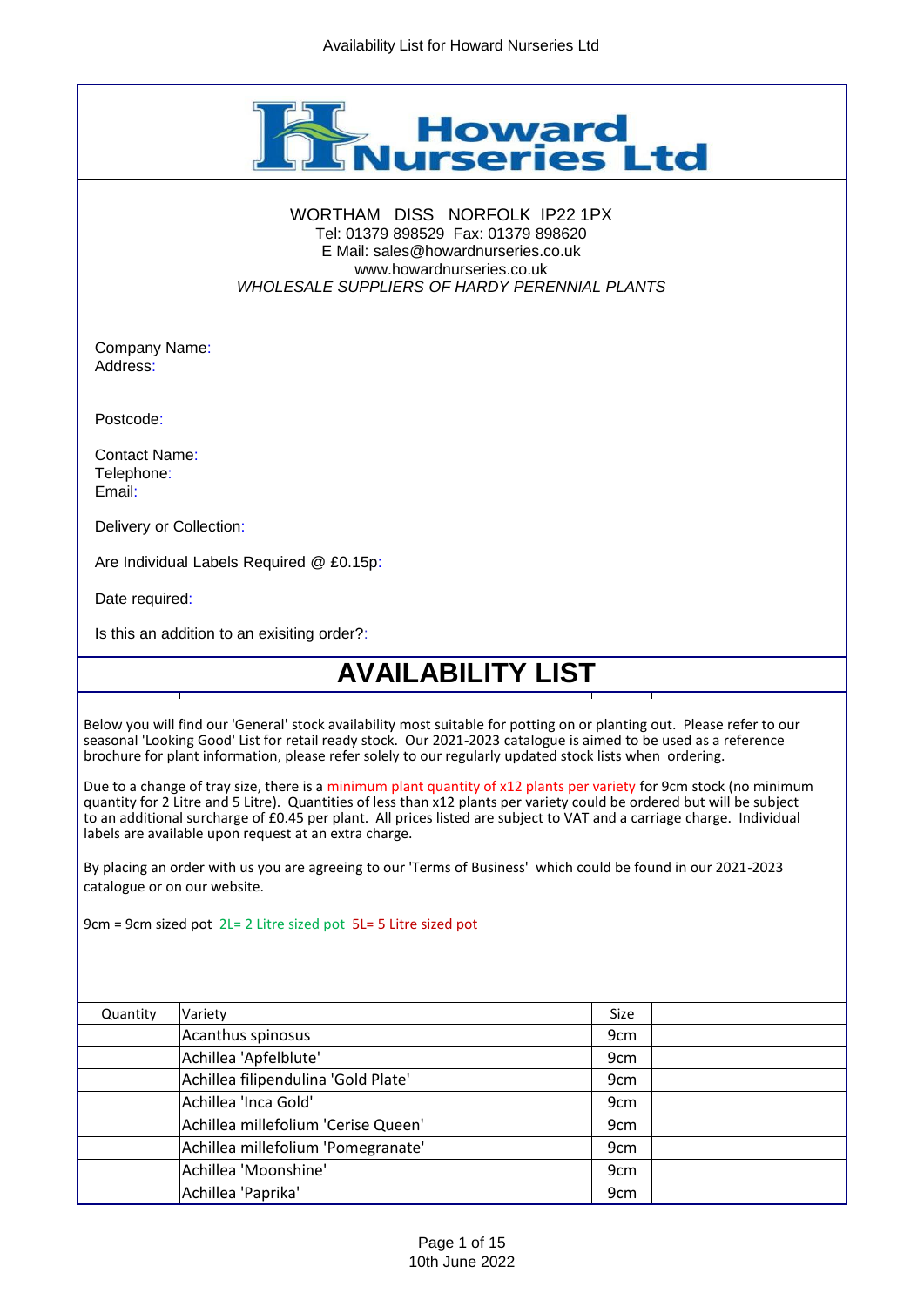| Quantity | Variety                            | Size |
|----------|------------------------------------|------|
|          | Achillea 'Walther Funcke'          | 9cm  |
|          | Agapanthus Headbourne hybrids      | 9cm  |
|          | Agastache 'Blue Boa' PBR           | 9cm  |
|          | Agastache rugosa 'Alabaster'       | 9cm  |
|          | Agastache rugosa 'Liquorice Blue'  | 9cm  |
|          | Agastache rugosa 'Liquorice White' | 9cm  |
|          | Ajuga reptans 'Black Scallop' PBR  | 9cm  |
|          | Ajuga reptans 'Catlin's Giant'     | 9cm  |
|          | Alchemilla mollis                  | 9cm  |
|          | Anemone tomentosa                  | 9cm  |
|          | Anemone xh. 'Honorine Jobert'      | 9cm  |
|          | Angelica archangelica              | 9cm  |
|          | Anthemis tinctoria 'E.C. Buxton'   | 9cm  |
|          | Anthriscus sylvestris 'Ravenswing' | 9cm  |
|          | Artemisia 'Powis Castle'           | 9cm  |
|          | Artemisia s. 'Boughton Silver'     | 9cm  |
|          | Aruncus dioicus                    | 9cm  |
|          | Aster ageratoides 'Starshine' PBR  | 9cm  |
|          | Aster amellus 'Brilliant'          | 9cm  |
|          | Aster amellus 'Rosa Erfullung'     | 9cm  |
|          | Aster 'Little Carlow'              | 9cm  |
|          | Aster na. 'Alma Potschke'          | 9cm  |
|          | Aster na. 'Herbstschnee'           | 9cm  |
|          | Aster na. 'James Ritchie'          | 9cm  |
|          | Aster na. 'Purple Dome'            | 9cm  |
|          | Aster nb. 'Anneke'                 | 9cm  |
|          | Aster nb. 'Fellowship'             | 9cm  |
|          | Aster nb. 'White Ladies'           | 9cm  |
|          | Aster nb.' Winston S. Churchill'   | 9cm  |
|          | Aster nbd. 'Dandy'                 | 9cm  |
|          | Aster nbd. 'Jenny'                 | 9cm  |
|          | Aster nbd. 'Kristina'              | 9cm  |
|          | Aster nbd. 'Lady in Blue'          | 9cm  |
|          | Aster nbd. 'Little Pink Beauty'    | 9cm  |
|          | Aster nbd. 'Snowsprite'            | 9cm  |
|          | Aster nbd. 'Starlight'             | 9cm  |
|          | Aster x frikartii                  | 9cm  |
|          | Aster x frikartii 'Monch'          | 9cm  |
|          | Astilbe chinensis pumila           | 9cm  |
|          | Astilbe chinensis 'Veronika Klose' | 9cm  |
|          | Astrantia m. Gill Richardson Gp    | 9cm  |
|          | Bergenia cordifolia 'New Hybrids'  | 9cm  |
|          | Bergenia 'Flirt' PBR               | 9cm  |
|          | Bergenia 'Kerstin'                 | 9cm  |
|          | Bergenia 'Silberlicht'             | 9cm  |
|          | Calamagrostis xa. 'Overdam'        | 9cm  |
|          | Campanula alliariifolia            | 9cm  |
|          | Campanula glomerata alba           | 9cm  |
|          | Campanula glomerata 'Joan Elliot'  | 9cm  |
|          |                                    |      |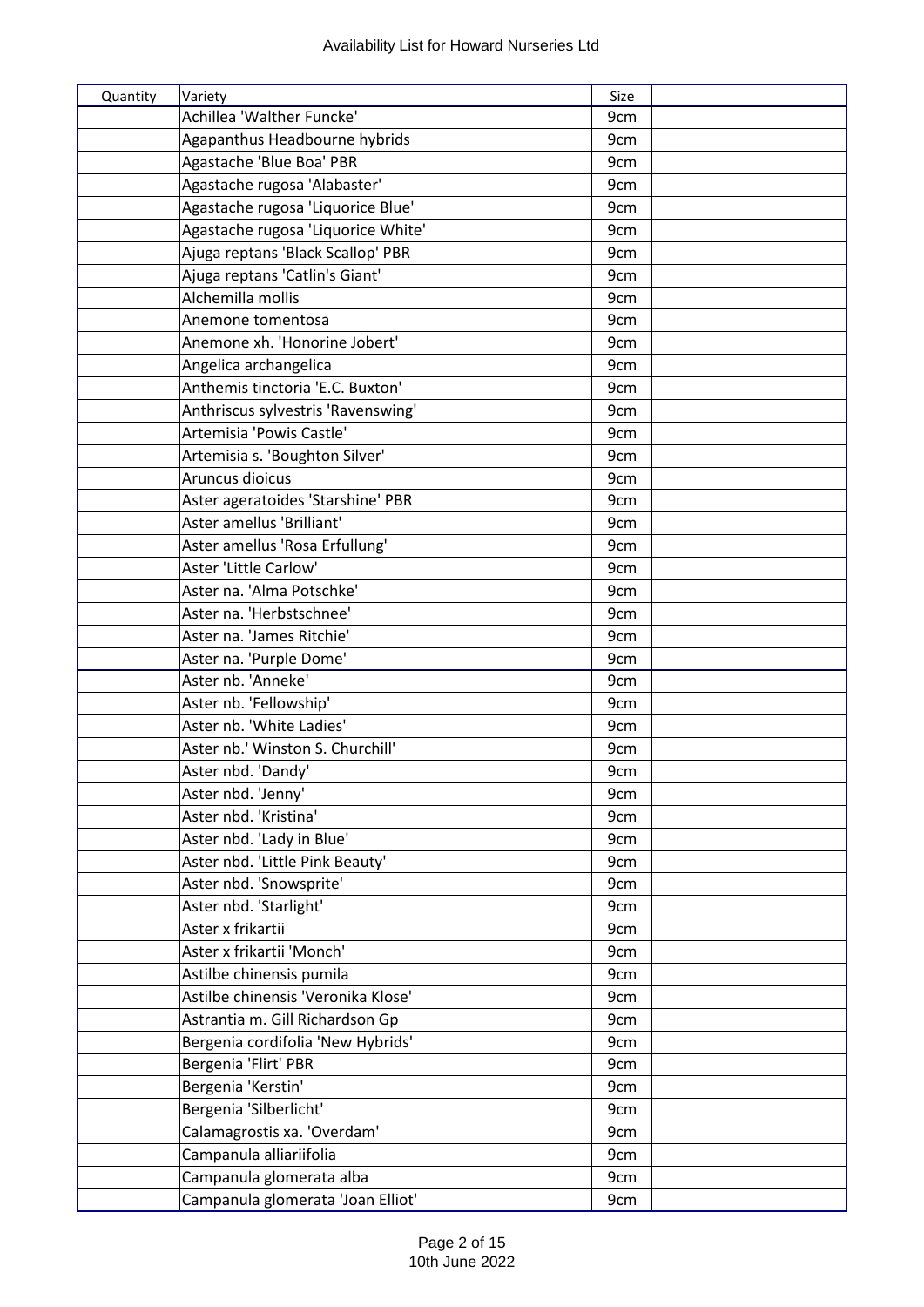| Quantity | Variety                                              | Size |  |
|----------|------------------------------------------------------|------|--|
|          | Campanula glomerata 'Superba'                        | 9cm  |  |
|          | Campanula I. 'Loddon Anna'                           | 9cm  |  |
|          | Campanula I. 'Monica's Dream'                        | 9cm  |  |
|          | Campanula I. 'Prichard's Variety'                    | 9cm  |  |
|          | Campanula I. 'White Pouffe'                          | 9cm  |  |
|          | Campanula pos. 'E.H. Frost'                          | 9cm  |  |
|          | Campanula pos. 'Stella'                              | 9cm  |  |
|          | Campanula punc. rubriflora                           | 9cm  |  |
|          | Campanula 'Sarastro'                                 | 9cm  |  |
|          | Campanula t. 'Elizabeth'                             | 9cm  |  |
|          | Campanula takesimana                                 | 9cm  |  |
|          | Carex brunnera 'Jenneke'                             | 9cm  |  |
|          | Carex brunnera 'Lady Sunshine'                       | 9cm  |  |
|          | Carex morrowii 'Irish Green'                         | 9cm  |  |
|          | Carex o. 'Everest' PBR                               | 9cm  |  |
|          | Carex oshimensis 'Evergold'                          | 9cm  |  |
|          | Cephalaria gigantea                                  | 9cm  |  |
|          | Cirsium 'Mount Etna'                                 | 9cm  |  |
|          | Cirsium r. 'Atropurpureum'                           | 9cm  |  |
|          | Coreopsis r. 'American Dream'                        | 9cm  |  |
|          | Coreopsis v. 'Golden Gain'                           | 9cm  |  |
|          | Coreopsis v. 'Zagreb'                                | 9cm  |  |
|          | Crocosmia xc. 'Castle Ward Late'                     | 9cm  |  |
|          | Cynara cardunculus                                   | 9cm  |  |
|          | Delphinium Astolat Group                             | 9cm  |  |
|          | Delphinium Black Knight Group                        | 9cm  |  |
|          | Delphinium Galahad Group                             | 9cm  |  |
|          | Deschampsia c. 'Bronzeschleier'                      | 9cm  |  |
|          | Dianthus 'Bridal Star' PBR                           | 9cm  |  |
|          | Dianthus 'Devon Wizard' PBR                          | 9cm  |  |
|          | Elymus magellanicus                                  | 9cm  |  |
|          | Erigeron glaucus 'Sea Breeze'                        | 9cm  |  |
|          | Erigeron k. 'Lavender Lady'                          | 9cm  |  |
|          | Eryngium variifolium                                 | 9cm  |  |
|          | Euphorbia griffithii 'Fireglow'                      | 9cm  |  |
|          | Festuca glauca 'Blaufuchs'                           | 9cm  |  |
|          | Festuca glauca 'Elijah Blue'                         | 9cm  |  |
|          | Filipendula ulmaria 'Aurea'                          | 9cm  |  |
|          | Francoa sonchifolia 'Pink Giant'                     | 9cm  |  |
|          | Gaillardia xg. 'Kobold'                              | 9cm  |  |
|          | Gaura I. 'Cherry Brandy' PBR                         | 9cm  |  |
|          | Gaura I. 'Whirling Butterflies'                      | 9cm  |  |
|          | Geranium 'Ann Folkard'                               | 9cm  |  |
|          | Geranium 'Anne Thomson'                              | 9cm  |  |
|          | Geranium 'Coombland White'                           | 9cm  |  |
|          |                                                      |      |  |
|          | Geranium 'Orkney Cherry' PBR<br>Geranium psilostemon | 9cm  |  |
|          |                                                      | 9cm  |  |
|          | Geranium sanguineum                                  | 9cm  |  |
|          | Geranium sanguineum 'Album'                          | 9cm  |  |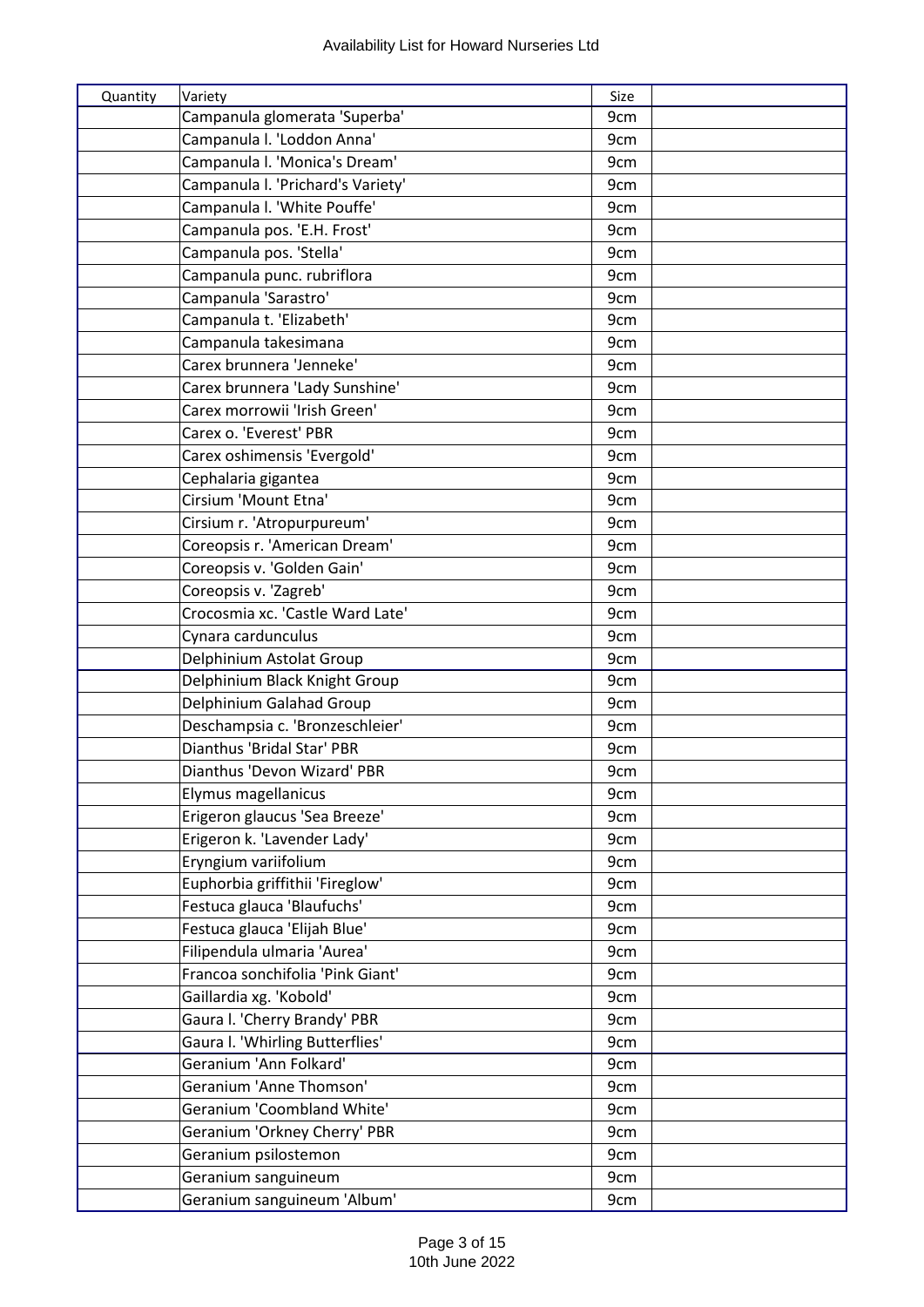| Quantity | Variety                                                             | Size            |  |
|----------|---------------------------------------------------------------------|-----------------|--|
|          | Geranium sanguineum 'Elsbeth'                                       | 9cm             |  |
|          | Geranium sanguineum 'Glenluce'                                      | 9cm             |  |
|          | Geranium sanguineum 'John Elsley'                                   | 9cm             |  |
|          | Geranium sanguineum 'Max Frei'                                      | 9cm             |  |
|          | Geranium sanguineum striatum                                        | 9cm             |  |
|          | Geranium 'Tiny Monster'                                             | 9 <sub>cm</sub> |  |
|          | Geranium xc. 'Biokovo'                                              | 9cm             |  |
|          | Geranium xc. 'Cambridge'                                            | 9cm             |  |
|          | Geranium xc. 'St. Ola'                                              | 9cm             |  |
|          | Geum coccineum 'Queen of Orange'                                    | 9cm             |  |
|          | Geum mixed                                                          | 9cm             |  |
|          | Geum 'Mrs J. Bradshaw'                                              | 9cm             |  |
|          | <b>Geum 'Totally Tangerine' PBR</b>                                 | 9cm             |  |
|          | Gypsophila p. 'Compacta Plena'                                      | 9cm             |  |
|          | Helenium 'Moerheim Beauty'                                          | 9cm             |  |
|          | Helenium 'Wesergold'                                                | 9cm             |  |
|          | Helleborus argutifolius                                             | 9cm             |  |
|          | Heuchera 'Marmalade' PBR                                            | 9 <sub>cm</sub> |  |
|          | Heuchera 'Obsidian' PBR                                             | 9cm             |  |
|          | Hosta fortunei aureomarginata                                       | 9cm             |  |
|          | Hosta 'Francee'                                                     | 9cm             |  |
|          | Hosta 'Frances Williams'                                            | 9cm             |  |
|          | Hosta 'Halcyon'                                                     | 9cm             |  |
|          | Hosta 'Patriot'                                                     | 9cm             |  |
|          | Hosta 'Sum and Substance'                                           | 9cm             |  |
|          | Hosta u. undulata (Mediovariegata)                                  | 9cm             |  |
|          | Hosta 'Wide Brim'                                                   | 9cm             |  |
|          | Houttuynia cordata 'Chameleon'                                      | 9cm             |  |
|          | Imperata cylindrica 'Rubra'                                         | 9cm             |  |
|          | Iris ensata (hybrids)                                               | 9cm             |  |
|          | Kalimeris yomena 'Shogun'                                           | 9cm             |  |
|          | Lamium g. 'Hermann's Pride'                                         | 9cm             |  |
|          | Lamium maculatum 'Beacon Silver'                                    | 9cm             |  |
|          | Lathyrus vernus                                                     | 9cm             |  |
|          | Lavandula a. 'Hidcote'                                              | 9cm             |  |
|          | Lavandula a. 'Little Lady'                                          | 9cm             |  |
|          | Lavandula a. 'Mellisa Lilac' PBR                                    | 9cm             |  |
|          | Lavandula a. 'Munstead'                                             | 9cm             |  |
|          |                                                                     |                 |  |
|          | Lavandula a. 'Thumbelina Leigh' PBR                                 | 9cm             |  |
|          | Leucanthemum xs. 'Engelina' PBR<br>Leucanthemum xs. 'Goldfinch' PBR | 9cm             |  |
|          |                                                                     | 9cm             |  |
|          | Leucanthemum xs. 'T.E. Killin'                                      | 9cm             |  |
|          | Lobelia c. 'Bee's Flame'                                            | 9cm             |  |
|          | Lobelia c. 'Queen Victoria'                                         | 9cm             |  |
|          | Lobelia xs. 'Dark Crusader'                                         | 9cm             |  |
|          | Lobelia xs. 'Pink Elephant'                                         | 9cm             |  |
|          | Lobelia xs. 'Russian Princess'                                      | 9cm             |  |
|          | Lobelia xs. 'Tania'                                                 | 9cm             |  |
|          | Lychnis coronaria 'Alba'                                            | 9cm             |  |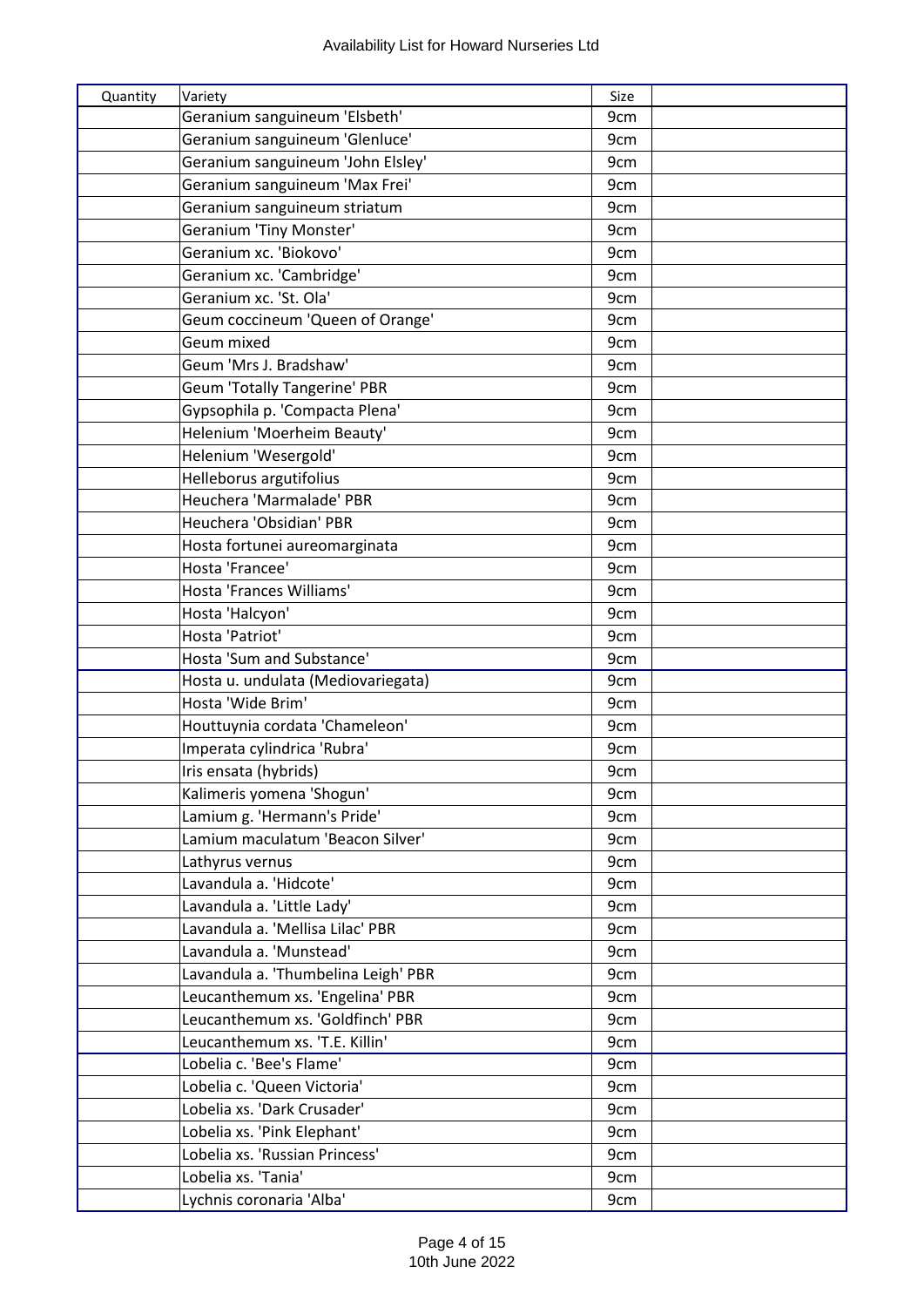| Quantity | Variety                             | Size |
|----------|-------------------------------------|------|
|          | Lysimachia Candela                  | 9cm  |
|          | Lysimachia ciliata 'Firecracker'    | 9cm  |
|          | Lysimachia clethroides              | 9cm  |
|          | Lysimachia punctata 'Alexander'     | 9cm  |
|          | Lythrum salicaria 'Feuerkerze'      | 9cm  |
|          | Lythrum salicaria 'Robert'          | 9cm  |
|          | Molinia caerulea 'Edith Dudszus'    | 9cm  |
|          | Molinia caerulea 'Heidebraut'       | 9cm  |
|          | Molinia caerulea 'Karl Foerster'    | 9cm  |
|          | Molinia caerulea 'Moorhexe'         | 9cm  |
|          | Molinia caerulea 'Strahlenquelle'   | 9cm  |
|          | Molinia caerulea 'Transparent'      | 9cm  |
|          | Molinia caerulea 'Windspiel'        | 9cm  |
|          | Monarda didyma 'Bee-Happy' PBR      | 9cm  |
|          | Monarda 'Prärienacht'               | 9cm  |
|          | Nepeta g. 'Summer Magic' PBR        | 9cm  |
|          | Nepeta govaniana                    | 9cm  |
|          | Nepeta grandiflora 'Dawn to Dusk'   | 9cm  |
|          | Nepeta nervosa 'Blue Moon'          | 9cm  |
|          | Nepeta racemosa 'Walker's Low'      | 9cm  |
|          | Nepeta sibirica                     | 9cm  |
|          | Nepeta 'Six Hills Giant'            | 9cm  |
|          | Nepeta x faassenii                  | 9cm  |
|          | Nepeta x faassenii 'Blue Wonder'    | 9cm  |
|          | Nepeta x faassenii 'Kit Cat'        | 9cm  |
|          | Omphalodes verna 'Alba'             | 9cm  |
|          | Ophiopogon p. 'Nigrescens'          | 9cm  |
|          | Panicum Oxblood Autumn PBR          | 9cm  |
|          | Panicum virgatum 'Dallas Blues'     | 9cm  |
|          | Panicum virgatum 'Northwind'        | 9cm  |
|          | Panicum virgatum 'Prairie Sky'      | 9cm  |
|          | Panicum virgatum 'Shenandoah'       | 9cm  |
|          | Panicum virgatum 'Squaw'            | 9cm  |
|          | Panicum virgatum 'Warrior'          | 9cm  |
|          | Papaver o. 'Patty's Plum'           | 9cm  |
|          | Pennisetum a. viridescens           | 9cm  |
|          | Penstemon 'Garnet'                  | 9cm  |
|          | Perovskia 'Blue Spire'              | 9cm  |
|          | Persicaria bistorta carnea          | 9cm  |
|          | Persicaria bistorta 'Superba'       | 9cm  |
|          | Phlomis russeliana                  | 9cm  |
|          | Phlox carolina 'Miss Lingard'       | 9cm  |
|          | Phlox d. 'Clouds of Perfume'        | 9cm  |
|          | Phlox m. 'Alpha'                    | 9cm  |
|          | Phlox p. 'Norah Leigh'              | 9cm  |
|          | Phlox p. 'Starfire'                 | 9cm  |
|          | Phlox subulata 'McDaniel's Cushion' | 9cm  |
|          | Phlox subulata 'Amazing Grace'      | 9cm  |
|          | Phygelius xr. 'African Queen'       | 9cm  |
|          |                                     |      |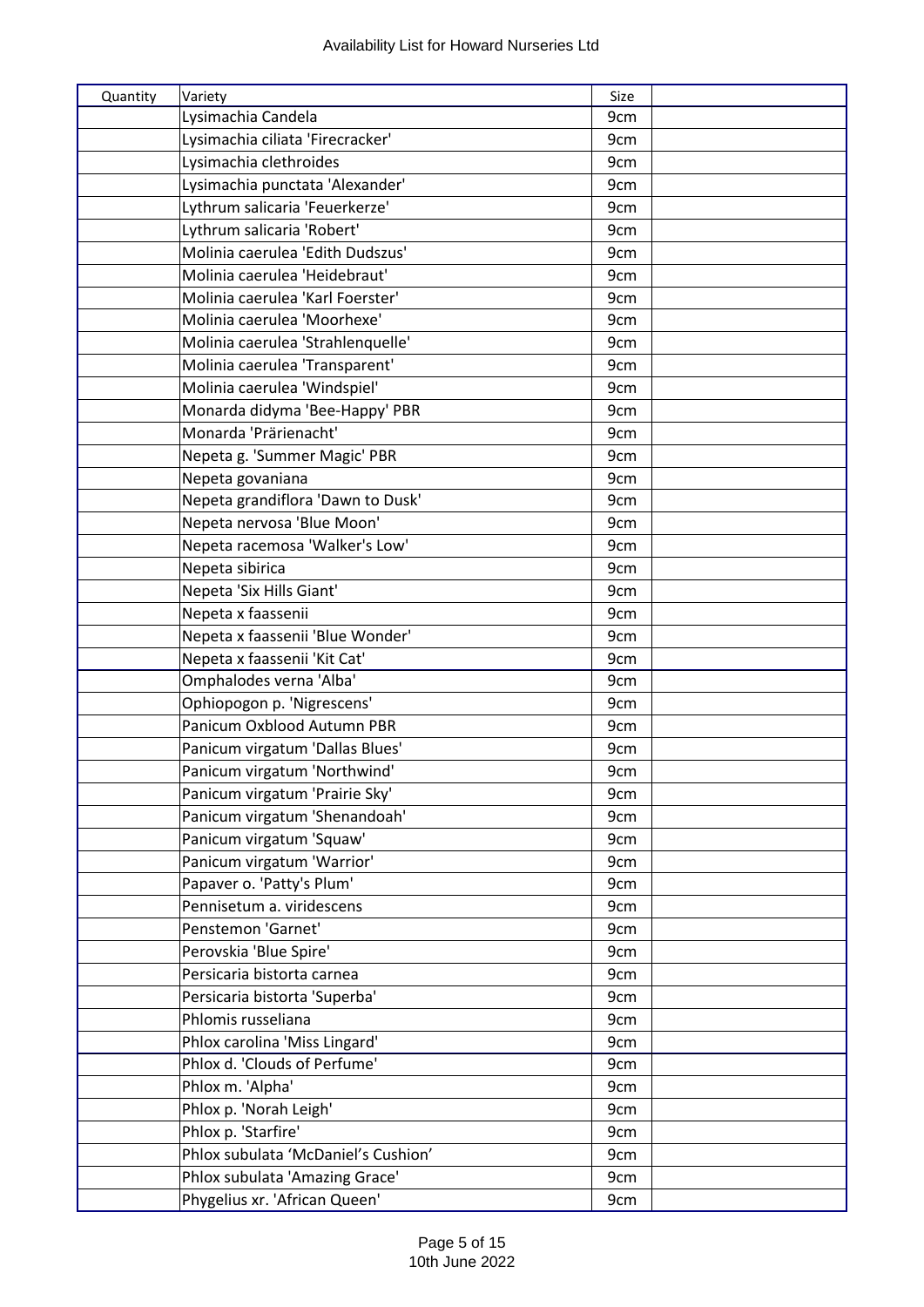| Quantity | Variety                             | Size |
|----------|-------------------------------------|------|
|          | Physostegia v. 'Miss Manners'       | 9cm  |
|          | Physostegia v. 'Vivid'              | 9cm  |
|          | Physostegia vs. 'Bouquet Rose'      | 9cm  |
|          | Polemonium 'Stairway to Heaven' PBR | 9cm  |
|          | Polystichum s. 'David Howard'       | 9cm  |
|          | Potentilla atrosanguinea            | 9cm  |
|          | Potentilla megalantha               | 9cm  |
|          | Primula vulgaris                    | 9cm  |
|          | Pulmonaria 'Moonshine' PBR          | 9cm  |
|          | Pulsatilla vulgaris 'Alba'          | 9cm  |
|          | Rudbeckia laciniata 'Goldquelle'    | 9cm  |
|          | Rudbeckia laciniata 'Herbstsonne'   | 9cm  |
|          | Rudbeckia laciniata 'Juligold'      | 9cm  |
|          | Salvia 'Amethyst Lips' PBR          | 9cm  |
|          | Salvia 'Blue Note' PBR              | 9cm  |
|          | Salvia 'Ember's Wish' PBR           | 9cm  |
|          | Salvia guaranitica 'Blue Enigma'    | 9cm  |
|          | Salvia microphylla 'Aphrodite'      | 9cm  |
|          | Salvia nemorosa 'Amethyst'          | 9cm  |
|          | Salvia nemorosa 'Caradonna'         | 9cm  |
|          | Salvia nemorosa 'Crystal Blue'      | 9cm  |
|          | Salvia nemorosa 'Lubecca'           | 9cm  |
|          | Salvia nemorosa 'Marcus' PBR        | 9cm  |
|          | Salvia nemorosa 'Ostfriesland'      | 9cm  |
|          | Salvia nemorosa 'Pink Beauty'       | 9cm  |
|          | Salvia nemorosa 'Schwellenburg'     | 9cm  |
|          | Salvia 'Royal Bumble'               | 9cm  |
|          | Salvia uliginosa                    | 9cm  |
|          | Salvia 'Wendy's Wish' PBR           | 9cm  |
|          | Salvia xj. 'Hot Lips'               | 9cm  |
|          | Salvia xs. 'Mainacht'               | 9cm  |
|          | Salvia xs. 'Rose Queen'             | 9cm  |
|          | Salvia xs. 'Schneehugel'            | 9cm  |
|          | Salvia xs. 'Viola Klose'            | 9cm  |
|          | Santolina incana (chamaecyparissus) | 9cm  |
|          | Schizostylis c. 'Major'             | 9cm  |
|          | Schizostylis c. 'Mollie Gould'      | 9cm  |
|          | Schizostylis c. 'Sunrise'           | 9cm  |
|          | Schizostylis coccinea               | 9cm  |
|          | Sedum 'Herbstfreude'                | 9cm  |
|          | Sedum 'Matrona'                     | 9cm  |
|          | Sedum 'Red Cauli'                   | 9cm  |
|          | Sedum spurium Dragon's Blood        | 9cm  |
|          | Sedum spurium 'Variegatum'          | 9cm  |
|          | Sedum t. 'Purple Emperor'           | 9cm  |
|          | Sedum 'Vera Jameson'                | 9cm  |
|          | Sisyrinchium striatum 'Aunt May'    | 9cm  |
|          | Solidago x luteus 'Lemore'          | 9cm  |
|          | Stachys byzantina                   | 9cm  |
|          |                                     |      |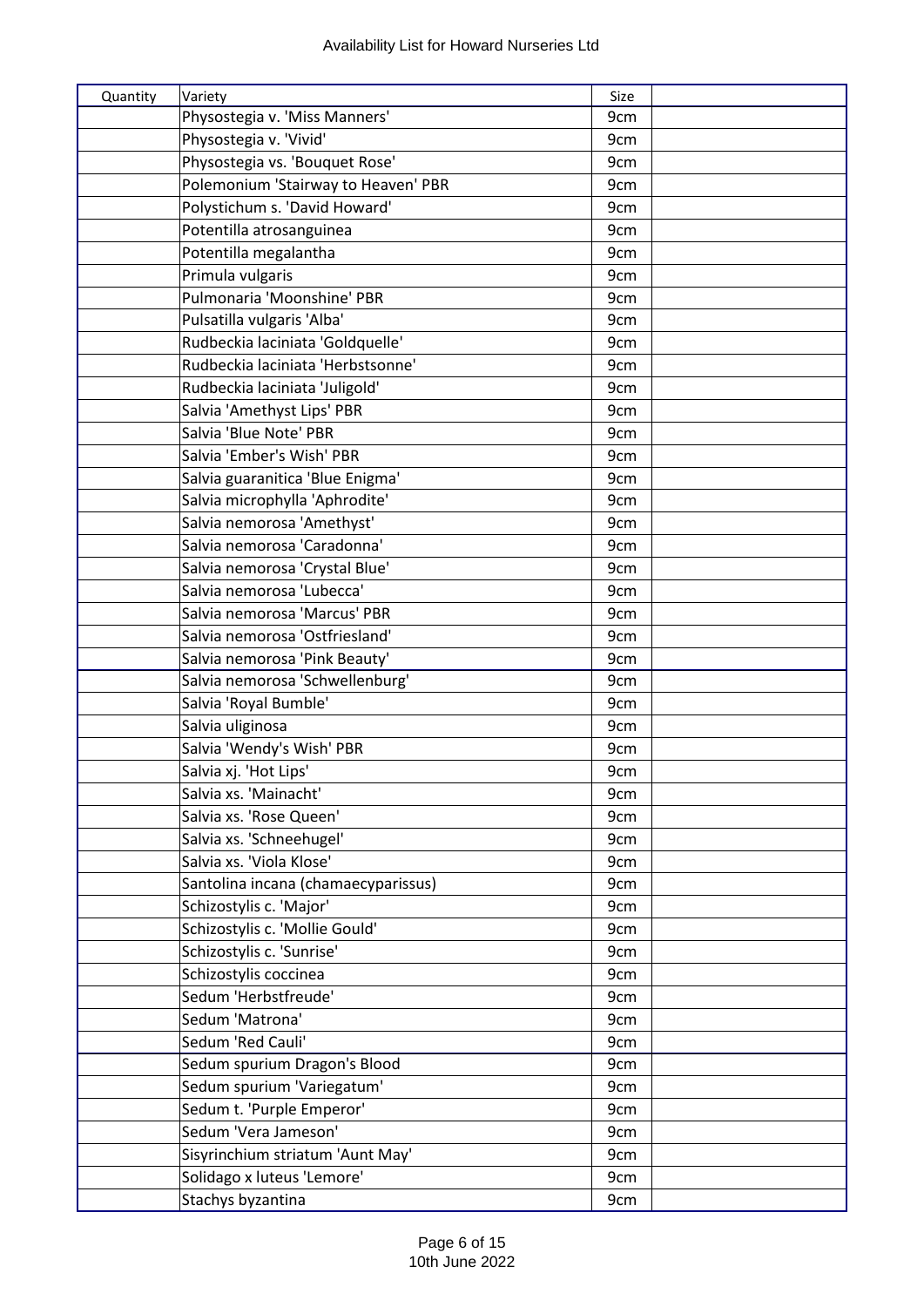| Quantity | Variety                             | Size |  |
|----------|-------------------------------------|------|--|
|          | Stipa tenuissima (tenuifolia)       | 9cm  |  |
|          | Stokesia laevis 'Mary Gregory'      | 9cm  |  |
|          | Stokesia laevis 'Purple Parasols'   | 9cm  |  |
|          | Thalictrum a. 'Thundercloud'        | 9cm  |  |
|          | Trollius chinensis 'Golden Queen'   | 9cm  |  |
|          | <b>Trollius mixed</b>               | 9cm  |  |
|          | Verbascum 'Helen Johnson'           | 9cm  |  |
|          | Verbena bonariensis                 | 9cm  |  |
|          | Verbena bonariensis 'Lollipop' PBR  | 9cm  |  |
|          | Veronica I. 'First Glory' PBR       | 9cm  |  |
|          | Veronica I. 'First Lady' PBR        | 9cm  |  |
|          | Veronica I. 'First Love' PBR        | 9cm  |  |
|          | Veronica I. 'Schneeriesin'          | 9cm  |  |
|          | Veronica si. 'Silver Carpet'        | 9cm  |  |
|          | Veronicastrum v. 'Lavendelturm'     | 9cm  |  |
|          | Viola riviniana Purpurea Group      | 9cm  |  |
|          | Waldsteinia geoides                 | 9cm  |  |
|          | Acanthus mollis                     | 2L   |  |
|          | Acanthus spinosus                   | 2L   |  |
|          | Achillea 'Credo'                    | 2L   |  |
|          | Achillea filipendulina 'Gold Plate' | 2L   |  |
|          | Achillea 'Inca Gold'                | 2L   |  |
|          | Achillea 'Moonshine'                | 2L   |  |
|          | Achillea 'Paprika'                  | 2L   |  |
|          | Actaea 'Chocoholic'                 | 2L   |  |
|          | Actaea simplex 'Brunette'           | 2L   |  |
|          | Agapanthus campanulatus             | 2L   |  |
|          | Agapanthus 'Fireworks'              | 2L   |  |
|          | Agapanthus Headbourne hybrids       | 2L   |  |
|          | Agapanthus 'Lilliput'               | 2L   |  |
|          | Agapanthus 'Peter Pan'              | 2L   |  |
|          | Agapanthus 'Queen Mum' PBR          | 2L   |  |
|          | Agapanthus 'Sandringham'            | 2L   |  |
|          | Agapanthus 'Sea Coral'              | 2L   |  |
|          | Agapanthus 'Streamline'             | 2L   |  |
|          | Agapanthus 'Taw Valley'             | 2L   |  |
|          | Agapanthus 'Twister' PBR            | 2L   |  |
|          | Agapanthus 'White Ice'              | 2L   |  |
|          | Agastache 'Blackadder'              | 2L   |  |
|          | Ageratina altissima 'Chocolate'     | 2L   |  |
|          | Ajuga reptans 'Blueberry Muffin'    | 2L   |  |
|          | Alchemilla mollis                   | 2L   |  |
|          | Allium 'Globemaster'                | 2L   |  |
|          | Alstroemeria 'Apollo'               | 2L   |  |
|          | Alstroemeria 'Bodega'               | 2L   |  |
|          | Alstroemeria 'Fougeré'              | 2L   |  |
|          | Alstroemeria 'Layon'                | 2L   |  |
|          | Alstroemeria 'Liré'                 | 2L   |  |
|          | Alstroemeria 'Marcé'                | 2L   |  |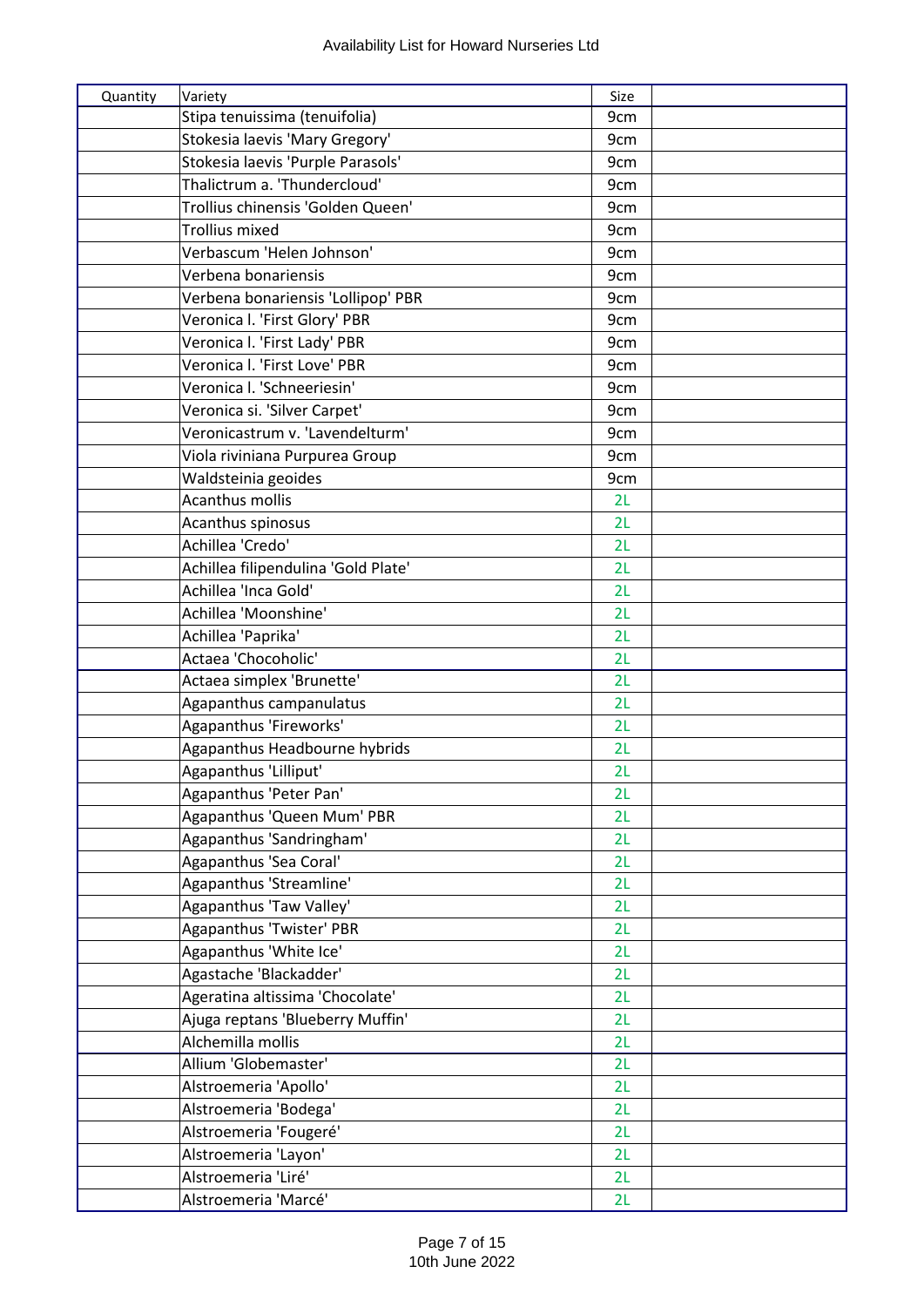| Quantity | Variety                             | Size |  |
|----------|-------------------------------------|------|--|
|          | Alstroemeria 'Pandora' PBR          | 2L   |  |
|          | Alstroemeria 'Tiercé                | 2L   |  |
|          | Artemisia 'Powis Castle'            | 2L   |  |
|          | Aster na. 'Alma Potschke'           | 2L   |  |
|          | Aster na. 'Barr's Purple'           | 2L   |  |
|          | Aster na. 'Herbstschnee'            | 2L   |  |
|          | Aster na. 'Purple Dome'             | 2L   |  |
|          | Aster nb. 'Marie Ballard'           | 2L   |  |
|          | Aster nb. 'White Ladies'            | 2L   |  |
|          | Aster nbd. 'Jenny'                  | 2L   |  |
|          | Aster nbd. 'Lady in Blue'           | 2L   |  |
|          | Astilbe 'Deutschland'               | 2L   |  |
|          | Astilbe 'Elizabeth Bloom' PBR       | 2L   |  |
|          | Astilbe 'Europa'                    | 2L   |  |
|          | Astilbe 'Irrlicht'                  | 2L   |  |
|          | Astilbe 'Weisse Gloria'             | 2L   |  |
|          | Astrantia m. Gill Richardson Gp     | 2L   |  |
|          | Bergenia 'Bressingham White'        | 2L   |  |
|          | Bergenia cordifolia 'Purpurea'      | 2L   |  |
|          | Bergenia 'Overture'                 | 2L   |  |
|          | Brunnera m. 'Dawson's White'        | 2L   |  |
|          | Calamagrostis xa. 'Avalanche'       | 2L   |  |
|          | Calamagrostis xa. 'Karl Foerster'   | 2L   |  |
|          | Calamagrostis xa. 'Overdam'         | 2L   |  |
|          | Caltha palustris 'Plena'            | 2L   |  |
|          | Campanula glomerata 'Superba'       | 2L   |  |
|          | Campanula 'Kent Belle'              | 2L   |  |
|          | Campanula I. 'Loddon Anna'          | 2L   |  |
|          | Campanula I. 'Monica's Dream'       | 2L   |  |
|          | Campanula I. 'Prichard's Variety'   | 2L   |  |
|          | Campanula pos. 'Stella'             | 2L   |  |
|          | Campanula 'Sarastro'                | 2L   |  |
|          | Carex brunnera 'Jenneke'            | 2L   |  |
|          | Carex oshimensis 'Evergold'         | 2L   |  |
|          | Centaurea 'John Coutts'             | 2L   |  |
|          | Centaurea m. 'Amethyst Dream' PBR   | 2L   |  |
|          | Chelone obliqua                     | 2L   |  |
|          | Cirsium 'Mount Etna'                | 2L   |  |
|          | Coreopsis Honeybunch™Red & Gold PBR | 2L   |  |
|          | Coreopsis 'Ladybird' PBR            | 2L   |  |
|          | Coreopsis r. 'American Dream'       | 2L   |  |
|          | Coreopsis v. 'Grandiflora'          | 2L   |  |
|          | Coreopsis v. 'Zagreb'               | 2L   |  |
|          | Crocosmia 'Lucifer'                 | 2L   |  |
|          | Crocosmia masoniorum                | 2L   |  |
|          | Crocosmia xc. 'George Davison'      | 2L   |  |
|          | Cynara cardunculus                  | 2L   |  |
|          | Dahlia 'Bishop of Auckland' PBR     | 2L   |  |
|          | Dahlia 'Bishop of Canterbury' PBR   | 2L   |  |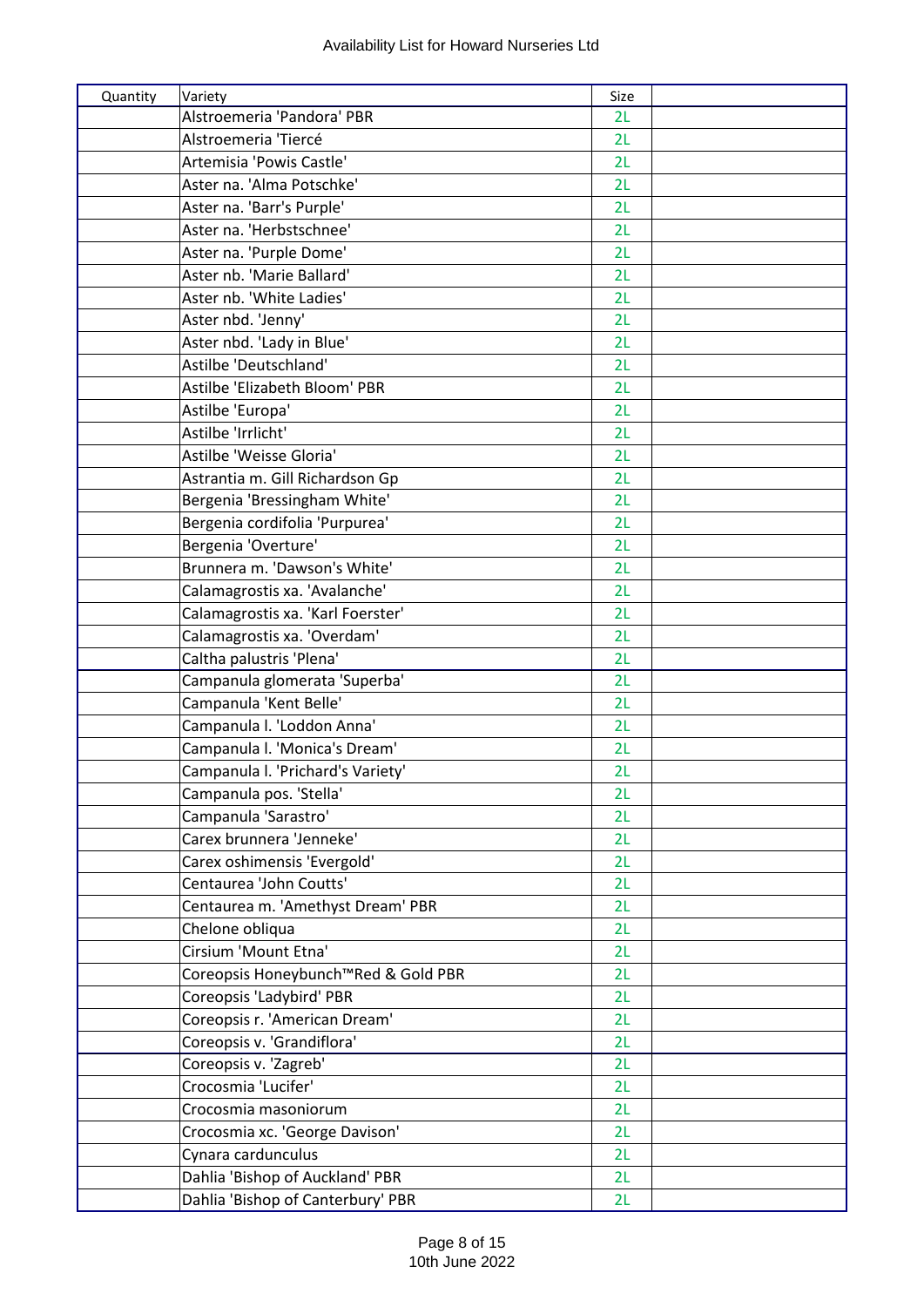| Quantity | Variety                            | Size |  |
|----------|------------------------------------|------|--|
|          | Dahlia 'Bishop of Llandaff'        | 2L   |  |
|          | Dahlia 'Bishop of York'            | 2L   |  |
|          | Dahlia 'David Howard'              | 2L   |  |
|          | Dahlia 'Dreamy Fantasy'            | 2L   |  |
|          | Dahlia 'Dreamy Nights'             | 2L   |  |
|          | Dahlia 'Moonfire'                  | 2L   |  |
|          | Dahlia 'Piper's Pink'              | 2L   |  |
|          | Dahlia 'Roxy'                      | 2L   |  |
|          | Dahlia 'Sarah'                     | 2L   |  |
|          | Dahlia 'Tally Ho'                  | 2L   |  |
|          | Dahlia 'Twyning's After Eight'     | 2L   |  |
|          | Dianthus 'Doris'                   | 2L   |  |
|          | Dianthus 'Houndspool Cheryl'       | 2L   |  |
|          | Dianthus 'Memories' PBR            | 2L   |  |
|          | Dicentra 'Love Hearts' PBR         | 2L   |  |
|          | Dicentra spectabilis               | 2L   |  |
|          | Dicentra spectabilis 'Alba'        | 2L   |  |
|          | Digitalis xv. 'Berry Canary'       | 2L   |  |
|          | Erigeron glaucus 'Sea Breeze'      | 2L   |  |
|          | Eupatorium f. 'Pink Elegance'      | 2L   |  |
|          | Festuca glauca 'Blaufuchs'         | 2L   |  |
|          | Festuca 'Intense Blue' PBR         | 2L   |  |
|          | Gaillardia 'Celebration' PBR       | 2L   |  |
|          | Gaura 'Papillon' PBR               | 2L   |  |
|          | Geranium 'Alan Mayes'              | 2L   |  |
|          | Geranium 'Anne Thomson'            | 2L   |  |
|          | Geranium 'Blue Cloud'              | 2L   |  |
|          | Geranium 'Ivan'                    | 2L   |  |
|          | Geranium macrorrhizum 'White Ness' | 2L   |  |
|          | Geranium 'Nimbus'                  | 2L   |  |
|          | Geranium 'Orkney Cherry' PBR       | 2L   |  |
|          | Geranium phaeum 'Album'            | 2L   |  |
|          | Geranium 'Red Admiral'             | 2L   |  |
|          | Geranium Rozanne PBR               | 2L   |  |
|          | Geranium sanguineum                | 2L   |  |
|          | Geranium sanguineum 'Glenluce'     | 2L   |  |
|          | Geranium sanguineum 'Max Frei'     | 2L   |  |
|          | Geranium sanguineum striatum       | 2L   |  |
|          | Geranium 'Sanne'                   | 2L   |  |
|          | Geranium 'Sirak'                   | 2L   |  |
|          | Geranium sylvaticum 'Album'        | 2L   |  |
|          | Geranium wlassovianum              | 2L   |  |
|          | Geranium x magnificum              | 2L   |  |
|          | Geranium xc. 'Cambridge'           | 2L   |  |
|          | Geranium xc. 'St. Ola'             | 2L   |  |
|          | Geum 'Borisii'                     | 2L   |  |
|          | Geum coccineum 'Queen of Orange'   | 2L   |  |
|          | Geum 'Fire Storm' PBR              | 2L   |  |
|          | Geum 'Mrs J. Bradshaw'             | 2L   |  |
|          |                                    |      |  |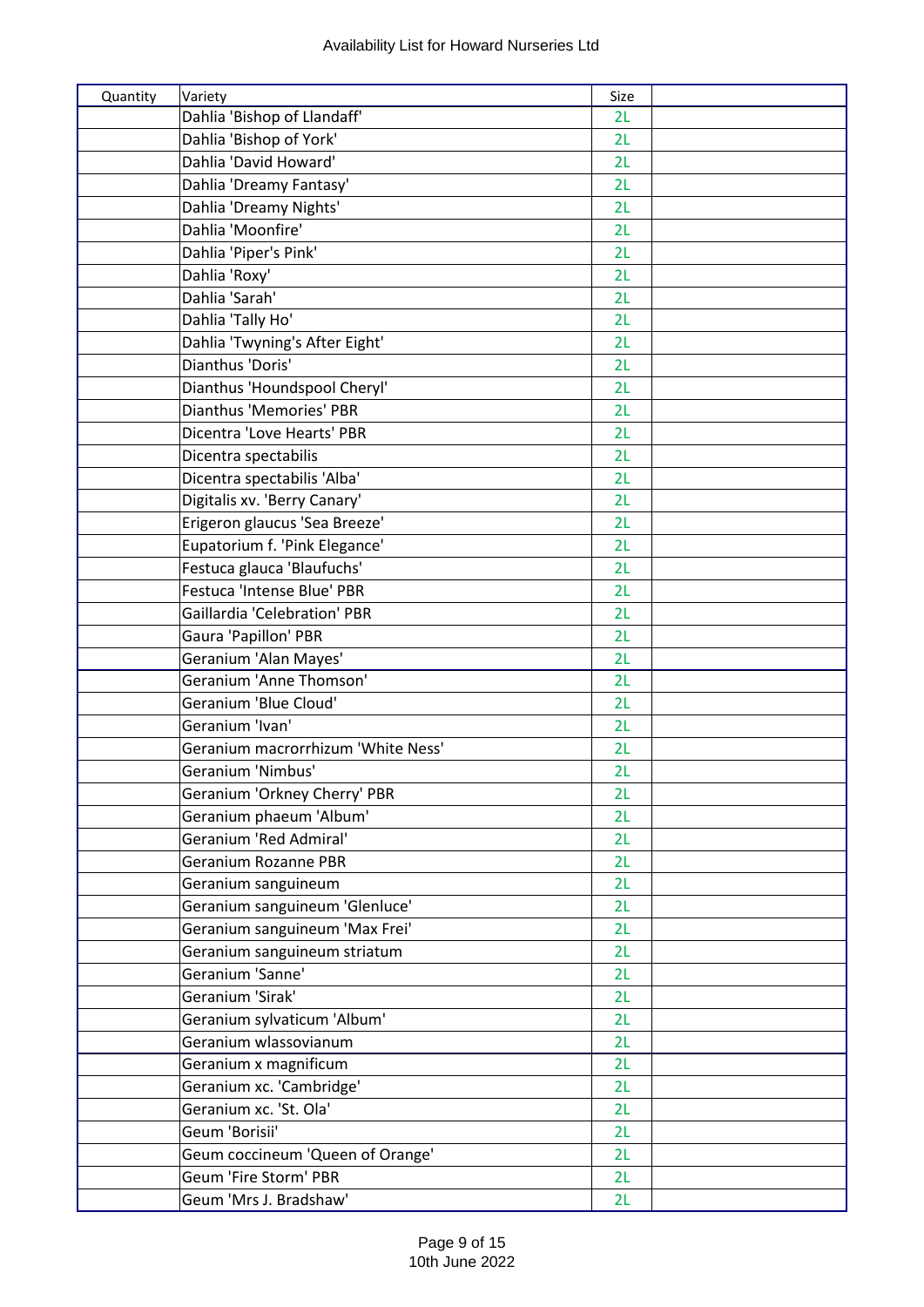| Quantity | Variety                             | Size |  |
|----------|-------------------------------------|------|--|
|          | Glyceria maxima variegata           | 2L   |  |
|          | Helenium a. 'Short and Sassy' PBR   | 2L   |  |
|          | Helenium 'Ruby Charm'               | 2L   |  |
|          | Hemerocallis 'Black Magic'          | 2L   |  |
|          | Hemerocallis 'Buzz Bomb'            | 2L   |  |
|          | Hemerocallis 'Cathy's Sunset'       | 2L   |  |
|          | Hemerocallis 'Charles Johnston'     | 2L   |  |
|          | Hemerocallis 'Edge Ahead'           | 2L   |  |
|          | Hemerocallis 'Fragrant Reflections' | 2L   |  |
|          | Hemerocallis 'Golden Chimes'        | 2L   |  |
|          | Hemerocallis 'Hyperion'             | 2L   |  |
|          | Hemerocallis 'Lemon Bells'          | 2L   |  |
|          | Hemerocallis 'Little Wine Cup'      | 2L   |  |
|          | Hemerocallis 'Longfields Beauty'    | 2L   |  |
|          | Hemerocallis 'Longfields Pearl'     | 2L   |  |
|          | Hemerocallis 'Mini Pearl'           | 2L   |  |
|          | Hemerocallis 'Nile Crane'           | 2L   |  |
|          | Hemerocallis 'Pardon Me'            | 2L   |  |
|          | Hemerocallis 'Pink Damask'          | 2L   |  |
|          | Hemerocallis 'Primal Scream'        | 2L   |  |
|          | Hemerocallis 'Stafford'             | 2L   |  |
|          | Hemerocallis 'Stella de Oro'        | 2L   |  |
|          | Hemerocallis 'Summer Wine'          | 2L   |  |
|          | Heuchera 'Chocolate Ruffles' PBR    | 2L   |  |
|          | Heuchera 'Green Spice'              | 2L   |  |
|          | Heuchera 'Lime Marmalade' PBR       | 2L   |  |
|          | Heuchera 'Marmalade' PBR            | 2L   |  |
|          | Heuchera 'Obsidian' PBR             | 2L   |  |
|          | Heuchera 'Princess Alice' PBR       | 2L   |  |
|          | Hosta 'August Moon'                 | 2L   |  |
|          | Hosta 'Blue Cadet'                  | 2L   |  |
|          | Hosta 'Cherry Berry'                | 2L   |  |
|          | Hosta 'Color Festival'              | 2L   |  |
|          | Hosta fortunei albopicta            | 2L   |  |
|          | Hosta fortunei aureomarginata       | 2L   |  |
|          | Hosta 'Francee'                     | 2L   |  |
|          | Hosta 'Frances Williams'            | 2L   |  |
|          | Hosta 'Gold Standard'               | 2L   |  |
|          | Hosta 'Great Expectations'          | 2L   |  |
|          | Hosta 'Halcyon'                     | 2L   |  |
|          | Hosta 'June' PBR                    | 2L   |  |
|          | Hosta 'Krossa Regal'                | 2L   |  |
|          | Hosta 'Liberty' PBR                 | 2L   |  |
|          | Hosta 'Patriot'                     | 2L   |  |
|          | Hosta 'Purple Heart' PBR            | 2L   |  |
|          | Hosta 'Sum and Substance'           | 2L   |  |
|          | Hosta 'Twilight'                    | 2L   |  |
|          | Hosta u. undulata (Mediovariegata)  | 2L   |  |
|          | Hosta 'Wide Brim'                   | 2L   |  |
|          |                                     |      |  |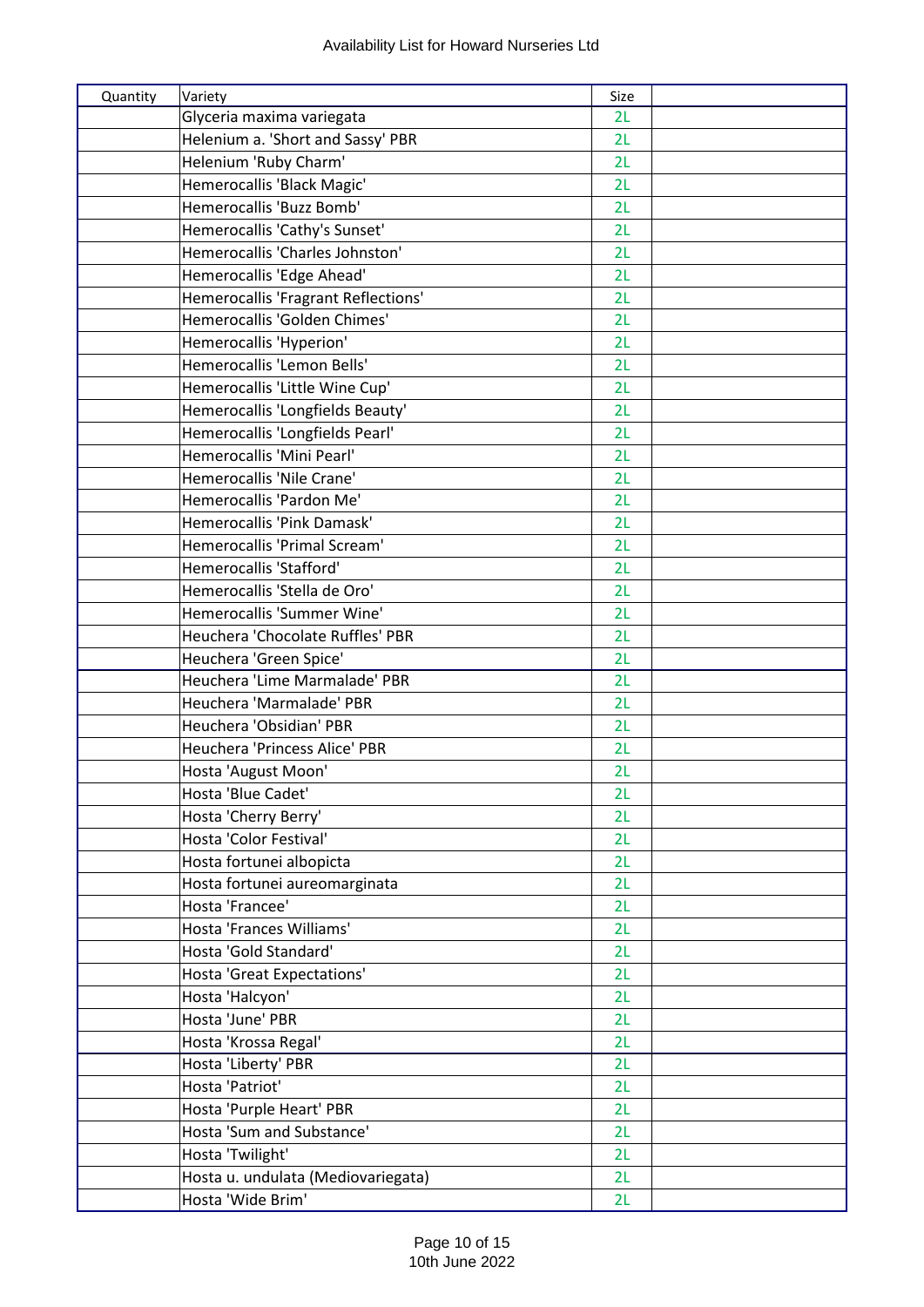| Imperata cylindrica 'Rubra'<br>2L<br>Iris 'Action Front'<br>2L<br>Iris 'Benton Caramel'<br>2L<br>Iris 'Black Tie Affair'<br>2L<br>Iris 'Blue Shimmer'<br>2L<br>Iris 'Bold Print'<br>2L<br>Iris 'Braithwaite'<br>2L<br>Iris 'Carnaby'<br>2L<br>Iris 'Carnival Time'<br>2L<br>Iris chrysographes<br>2L<br>Iris 'Deep Black'<br>2L<br>Iris 'Draco'<br>2L<br>Iris 'Dusky Challenger'<br>2L<br>Iris 'Langport Storm'<br>2L<br>Iris 'Ola Kala'<br>2L<br>Iris pallida (dalmatica)<br>2L<br>Iris pallida 'Argentea Variegata'<br>2L<br>Iris pallida 'Variegata' (Aurea)<br>2L<br>Iris 'Pink Charm'<br>2L<br>Iris pseudacorus 'Variegata'<br>2L<br>Iris 'Quechee'<br>2L<br>Iris 'Raspberry Blush'<br>2L<br>Iris 'Rocket'<br>2L<br>Iris 'Sable'<br>2L<br>Iris sib. 'Flight of Butterflies'<br>2L<br>Iris 'Stepping Out'<br>2L<br>Iris 'White City'<br>2L<br>Lavandula a. 'Hidcote'<br>2L<br>Lavandula a. 'Little Lady'<br>2L<br>Lavandula a. 'Munstead'<br>2l<br>Leucanthemum 'Shortstop' PBR<br>2L<br>Leucanthemum Sweet Daisy Christine<br>2L<br>Leucanthemum xs. 'Aglaia'<br>2L<br>Leucanthemum xs. 'Banana Cream'<br>2L<br>Leucanthemum xs. 'Goldfinch' PBR<br>2L<br>Leucanthemum xs. 'Snowcap'<br>2L<br>Liatris spicata 'Floristan Violett'<br>2L<br>Liatris spicata 'Floristan Weiss'<br>2L<br>Ligularia 'Britt Marie Crawford'PBR<br>2L<br>Ligularia dentata 'Desdemona'<br>2L<br>Ligularia 'Zepter'<br>2L<br>Liriope muscari 'Big Blue'<br>2L<br>Lobelia c. 'Bee's Flame'<br>2L<br>Lobelia c. 'Queen Victoria'<br>2L<br>Lobelia xs. 'Pink Elephant'<br>2L | Quantity | Variety                        | Size |  |
|---------------------------------------------------------------------------------------------------------------------------------------------------------------------------------------------------------------------------------------------------------------------------------------------------------------------------------------------------------------------------------------------------------------------------------------------------------------------------------------------------------------------------------------------------------------------------------------------------------------------------------------------------------------------------------------------------------------------------------------------------------------------------------------------------------------------------------------------------------------------------------------------------------------------------------------------------------------------------------------------------------------------------------------------------------------------------------------------------------------------------------------------------------------------------------------------------------------------------------------------------------------------------------------------------------------------------------------------------------------------------------------------------------------------------------------------------------------------------------------------------------------------------------------------------------|----------|--------------------------------|------|--|
|                                                                                                                                                                                                                                                                                                                                                                                                                                                                                                                                                                                                                                                                                                                                                                                                                                                                                                                                                                                                                                                                                                                                                                                                                                                                                                                                                                                                                                                                                                                                                         |          |                                |      |  |
|                                                                                                                                                                                                                                                                                                                                                                                                                                                                                                                                                                                                                                                                                                                                                                                                                                                                                                                                                                                                                                                                                                                                                                                                                                                                                                                                                                                                                                                                                                                                                         |          |                                |      |  |
|                                                                                                                                                                                                                                                                                                                                                                                                                                                                                                                                                                                                                                                                                                                                                                                                                                                                                                                                                                                                                                                                                                                                                                                                                                                                                                                                                                                                                                                                                                                                                         |          |                                |      |  |
|                                                                                                                                                                                                                                                                                                                                                                                                                                                                                                                                                                                                                                                                                                                                                                                                                                                                                                                                                                                                                                                                                                                                                                                                                                                                                                                                                                                                                                                                                                                                                         |          |                                |      |  |
|                                                                                                                                                                                                                                                                                                                                                                                                                                                                                                                                                                                                                                                                                                                                                                                                                                                                                                                                                                                                                                                                                                                                                                                                                                                                                                                                                                                                                                                                                                                                                         |          |                                |      |  |
|                                                                                                                                                                                                                                                                                                                                                                                                                                                                                                                                                                                                                                                                                                                                                                                                                                                                                                                                                                                                                                                                                                                                                                                                                                                                                                                                                                                                                                                                                                                                                         |          |                                |      |  |
|                                                                                                                                                                                                                                                                                                                                                                                                                                                                                                                                                                                                                                                                                                                                                                                                                                                                                                                                                                                                                                                                                                                                                                                                                                                                                                                                                                                                                                                                                                                                                         |          |                                |      |  |
|                                                                                                                                                                                                                                                                                                                                                                                                                                                                                                                                                                                                                                                                                                                                                                                                                                                                                                                                                                                                                                                                                                                                                                                                                                                                                                                                                                                                                                                                                                                                                         |          |                                |      |  |
|                                                                                                                                                                                                                                                                                                                                                                                                                                                                                                                                                                                                                                                                                                                                                                                                                                                                                                                                                                                                                                                                                                                                                                                                                                                                                                                                                                                                                                                                                                                                                         |          |                                |      |  |
|                                                                                                                                                                                                                                                                                                                                                                                                                                                                                                                                                                                                                                                                                                                                                                                                                                                                                                                                                                                                                                                                                                                                                                                                                                                                                                                                                                                                                                                                                                                                                         |          |                                |      |  |
|                                                                                                                                                                                                                                                                                                                                                                                                                                                                                                                                                                                                                                                                                                                                                                                                                                                                                                                                                                                                                                                                                                                                                                                                                                                                                                                                                                                                                                                                                                                                                         |          |                                |      |  |
|                                                                                                                                                                                                                                                                                                                                                                                                                                                                                                                                                                                                                                                                                                                                                                                                                                                                                                                                                                                                                                                                                                                                                                                                                                                                                                                                                                                                                                                                                                                                                         |          |                                |      |  |
|                                                                                                                                                                                                                                                                                                                                                                                                                                                                                                                                                                                                                                                                                                                                                                                                                                                                                                                                                                                                                                                                                                                                                                                                                                                                                                                                                                                                                                                                                                                                                         |          |                                |      |  |
|                                                                                                                                                                                                                                                                                                                                                                                                                                                                                                                                                                                                                                                                                                                                                                                                                                                                                                                                                                                                                                                                                                                                                                                                                                                                                                                                                                                                                                                                                                                                                         |          |                                |      |  |
|                                                                                                                                                                                                                                                                                                                                                                                                                                                                                                                                                                                                                                                                                                                                                                                                                                                                                                                                                                                                                                                                                                                                                                                                                                                                                                                                                                                                                                                                                                                                                         |          |                                |      |  |
|                                                                                                                                                                                                                                                                                                                                                                                                                                                                                                                                                                                                                                                                                                                                                                                                                                                                                                                                                                                                                                                                                                                                                                                                                                                                                                                                                                                                                                                                                                                                                         |          |                                |      |  |
|                                                                                                                                                                                                                                                                                                                                                                                                                                                                                                                                                                                                                                                                                                                                                                                                                                                                                                                                                                                                                                                                                                                                                                                                                                                                                                                                                                                                                                                                                                                                                         |          |                                |      |  |
|                                                                                                                                                                                                                                                                                                                                                                                                                                                                                                                                                                                                                                                                                                                                                                                                                                                                                                                                                                                                                                                                                                                                                                                                                                                                                                                                                                                                                                                                                                                                                         |          |                                |      |  |
|                                                                                                                                                                                                                                                                                                                                                                                                                                                                                                                                                                                                                                                                                                                                                                                                                                                                                                                                                                                                                                                                                                                                                                                                                                                                                                                                                                                                                                                                                                                                                         |          |                                |      |  |
|                                                                                                                                                                                                                                                                                                                                                                                                                                                                                                                                                                                                                                                                                                                                                                                                                                                                                                                                                                                                                                                                                                                                                                                                                                                                                                                                                                                                                                                                                                                                                         |          |                                |      |  |
|                                                                                                                                                                                                                                                                                                                                                                                                                                                                                                                                                                                                                                                                                                                                                                                                                                                                                                                                                                                                                                                                                                                                                                                                                                                                                                                                                                                                                                                                                                                                                         |          |                                |      |  |
|                                                                                                                                                                                                                                                                                                                                                                                                                                                                                                                                                                                                                                                                                                                                                                                                                                                                                                                                                                                                                                                                                                                                                                                                                                                                                                                                                                                                                                                                                                                                                         |          |                                |      |  |
|                                                                                                                                                                                                                                                                                                                                                                                                                                                                                                                                                                                                                                                                                                                                                                                                                                                                                                                                                                                                                                                                                                                                                                                                                                                                                                                                                                                                                                                                                                                                                         |          |                                |      |  |
|                                                                                                                                                                                                                                                                                                                                                                                                                                                                                                                                                                                                                                                                                                                                                                                                                                                                                                                                                                                                                                                                                                                                                                                                                                                                                                                                                                                                                                                                                                                                                         |          |                                |      |  |
|                                                                                                                                                                                                                                                                                                                                                                                                                                                                                                                                                                                                                                                                                                                                                                                                                                                                                                                                                                                                                                                                                                                                                                                                                                                                                                                                                                                                                                                                                                                                                         |          |                                |      |  |
|                                                                                                                                                                                                                                                                                                                                                                                                                                                                                                                                                                                                                                                                                                                                                                                                                                                                                                                                                                                                                                                                                                                                                                                                                                                                                                                                                                                                                                                                                                                                                         |          |                                |      |  |
|                                                                                                                                                                                                                                                                                                                                                                                                                                                                                                                                                                                                                                                                                                                                                                                                                                                                                                                                                                                                                                                                                                                                                                                                                                                                                                                                                                                                                                                                                                                                                         |          |                                |      |  |
|                                                                                                                                                                                                                                                                                                                                                                                                                                                                                                                                                                                                                                                                                                                                                                                                                                                                                                                                                                                                                                                                                                                                                                                                                                                                                                                                                                                                                                                                                                                                                         |          |                                |      |  |
|                                                                                                                                                                                                                                                                                                                                                                                                                                                                                                                                                                                                                                                                                                                                                                                                                                                                                                                                                                                                                                                                                                                                                                                                                                                                                                                                                                                                                                                                                                                                                         |          |                                |      |  |
|                                                                                                                                                                                                                                                                                                                                                                                                                                                                                                                                                                                                                                                                                                                                                                                                                                                                                                                                                                                                                                                                                                                                                                                                                                                                                                                                                                                                                                                                                                                                                         |          |                                |      |  |
|                                                                                                                                                                                                                                                                                                                                                                                                                                                                                                                                                                                                                                                                                                                                                                                                                                                                                                                                                                                                                                                                                                                                                                                                                                                                                                                                                                                                                                                                                                                                                         |          |                                |      |  |
|                                                                                                                                                                                                                                                                                                                                                                                                                                                                                                                                                                                                                                                                                                                                                                                                                                                                                                                                                                                                                                                                                                                                                                                                                                                                                                                                                                                                                                                                                                                                                         |          |                                |      |  |
|                                                                                                                                                                                                                                                                                                                                                                                                                                                                                                                                                                                                                                                                                                                                                                                                                                                                                                                                                                                                                                                                                                                                                                                                                                                                                                                                                                                                                                                                                                                                                         |          |                                |      |  |
|                                                                                                                                                                                                                                                                                                                                                                                                                                                                                                                                                                                                                                                                                                                                                                                                                                                                                                                                                                                                                                                                                                                                                                                                                                                                                                                                                                                                                                                                                                                                                         |          |                                |      |  |
|                                                                                                                                                                                                                                                                                                                                                                                                                                                                                                                                                                                                                                                                                                                                                                                                                                                                                                                                                                                                                                                                                                                                                                                                                                                                                                                                                                                                                                                                                                                                                         |          |                                |      |  |
|                                                                                                                                                                                                                                                                                                                                                                                                                                                                                                                                                                                                                                                                                                                                                                                                                                                                                                                                                                                                                                                                                                                                                                                                                                                                                                                                                                                                                                                                                                                                                         |          |                                |      |  |
|                                                                                                                                                                                                                                                                                                                                                                                                                                                                                                                                                                                                                                                                                                                                                                                                                                                                                                                                                                                                                                                                                                                                                                                                                                                                                                                                                                                                                                                                                                                                                         |          |                                |      |  |
|                                                                                                                                                                                                                                                                                                                                                                                                                                                                                                                                                                                                                                                                                                                                                                                                                                                                                                                                                                                                                                                                                                                                                                                                                                                                                                                                                                                                                                                                                                                                                         |          |                                |      |  |
|                                                                                                                                                                                                                                                                                                                                                                                                                                                                                                                                                                                                                                                                                                                                                                                                                                                                                                                                                                                                                                                                                                                                                                                                                                                                                                                                                                                                                                                                                                                                                         |          |                                |      |  |
|                                                                                                                                                                                                                                                                                                                                                                                                                                                                                                                                                                                                                                                                                                                                                                                                                                                                                                                                                                                                                                                                                                                                                                                                                                                                                                                                                                                                                                                                                                                                                         |          |                                |      |  |
|                                                                                                                                                                                                                                                                                                                                                                                                                                                                                                                                                                                                                                                                                                                                                                                                                                                                                                                                                                                                                                                                                                                                                                                                                                                                                                                                                                                                                                                                                                                                                         |          |                                |      |  |
|                                                                                                                                                                                                                                                                                                                                                                                                                                                                                                                                                                                                                                                                                                                                                                                                                                                                                                                                                                                                                                                                                                                                                                                                                                                                                                                                                                                                                                                                                                                                                         |          |                                |      |  |
|                                                                                                                                                                                                                                                                                                                                                                                                                                                                                                                                                                                                                                                                                                                                                                                                                                                                                                                                                                                                                                                                                                                                                                                                                                                                                                                                                                                                                                                                                                                                                         |          |                                |      |  |
|                                                                                                                                                                                                                                                                                                                                                                                                                                                                                                                                                                                                                                                                                                                                                                                                                                                                                                                                                                                                                                                                                                                                                                                                                                                                                                                                                                                                                                                                                                                                                         |          |                                |      |  |
|                                                                                                                                                                                                                                                                                                                                                                                                                                                                                                                                                                                                                                                                                                                                                                                                                                                                                                                                                                                                                                                                                                                                                                                                                                                                                                                                                                                                                                                                                                                                                         |          |                                |      |  |
|                                                                                                                                                                                                                                                                                                                                                                                                                                                                                                                                                                                                                                                                                                                                                                                                                                                                                                                                                                                                                                                                                                                                                                                                                                                                                                                                                                                                                                                                                                                                                         |          | Lobelia xs. 'Russian Princess' | 2L   |  |
| Lobelia xs. 'Sparkling Ruby'<br>2L                                                                                                                                                                                                                                                                                                                                                                                                                                                                                                                                                                                                                                                                                                                                                                                                                                                                                                                                                                                                                                                                                                                                                                                                                                                                                                                                                                                                                                                                                                                      |          |                                |      |  |
| Lobelia xs. 'Tania'<br>2L                                                                                                                                                                                                                                                                                                                                                                                                                                                                                                                                                                                                                                                                                                                                                                                                                                                                                                                                                                                                                                                                                                                                                                                                                                                                                                                                                                                                                                                                                                                               |          |                                |      |  |
| Lupinus 'Blacksmith' PBR<br>2L                                                                                                                                                                                                                                                                                                                                                                                                                                                                                                                                                                                                                                                                                                                                                                                                                                                                                                                                                                                                                                                                                                                                                                                                                                                                                                                                                                                                                                                                                                                          |          |                                |      |  |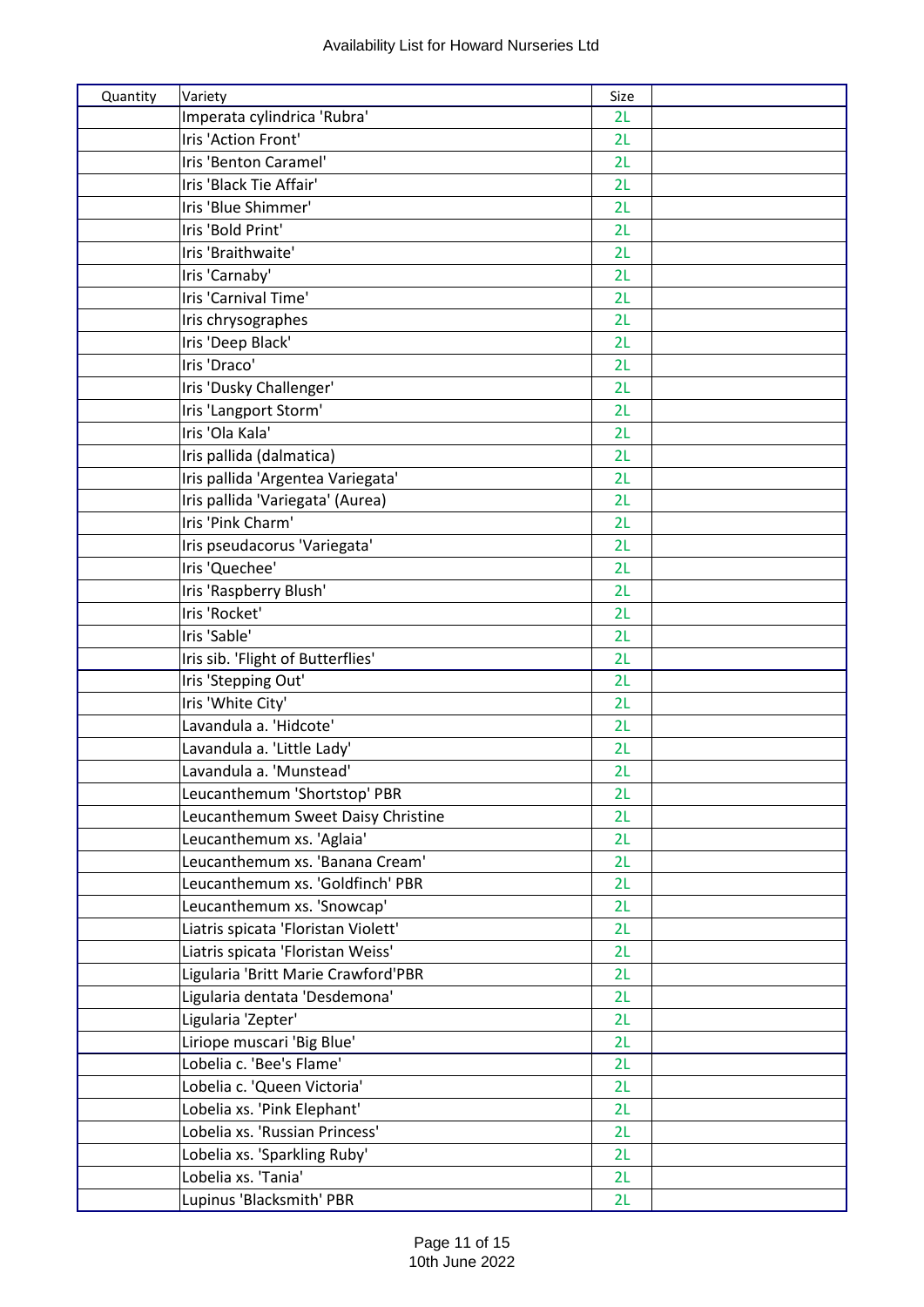| Quantity | Variety                             | Size |  |
|----------|-------------------------------------|------|--|
|          | Lupinus 'Blossom' PBR               | 2L   |  |
|          | Lupinus 'Desert Sun' PBR            | 2L   |  |
|          | Lupinus 'Manhattan Lights' PBR      | 2L   |  |
|          | Lupinus 'Masterpiece' PBR           | 2L   |  |
|          | Lupinus 'Persian Slipper' PBR       | 2L   |  |
|          | Lupinus 'Rachel de Thame' PBR       | 2L   |  |
|          | Lupinus 'Red Rum' PBR               | 2L   |  |
|          | Lupinus 'Salmon Star' PBR           | 2L   |  |
|          | Lychnis f.c. 'White Robin'          | 2L   |  |
|          | Lychnis flos-cuculi 'Jenny'         | 2L   |  |
|          | Lysimachia Candela                  | 2L   |  |
|          | Lysimachia ciliata 'Firecracker'    | 2L   |  |
|          | Lysimachia punctata 'Alexander'     | 2L   |  |
|          | Lythrum salicaria 'Feuerkerze'      | 2L   |  |
|          | Lythrum virgatum 'Dropmore Purple'  | 2L   |  |
|          | Miscanthus 'Purpurascens'           | 2L   |  |
|          | Miscanthus s. 'Adagio'              | 2L   |  |
|          | Miscanthus s. 'Cosmopolitan'        | 2L   |  |
|          | Miscanthus s. 'Gnome'               | 2L   |  |
|          | Miscanthus s. 'Gracillimus'         | 2L   |  |
|          | Miscanthus s. 'Hinjo'               | 2L   |  |
|          | Miscanthus s. 'Kleine Silberspinne' | 2L   |  |
|          | Miscanthus s. 'Malepartus'          | 2L   |  |
|          | Miscanthus s. 'Morning Light'       | 2L   |  |
|          | Miscanthus s. 'Nippon'              | 2L   |  |
|          | Miscanthus s. 'Silberfeder'         | 2L   |  |
|          | Miscanthus s. 'Strictus'            | 2L   |  |
|          | Miscanthus s. 'Yakushima Dwarf'     | 2L   |  |
|          | Miscanthus sacchariflorus           | 2L   |  |
|          | Molinia caerulea 'Poul Petersen'    | 2L   |  |
|          | Monarda didyma 'Bee-Pure' PBR       | 2L   |  |
|          | Nepeta 'Blue Dragon'                | 2L   |  |
|          | Nepeta grandiflora 'Dawn to Dusk'   | 2L   |  |
|          | Nepeta longipes ('Leeds Castle')    | 2L   |  |
|          | Nepeta racemosa 'Little Titch'      | 2L   |  |
|          | Nepeta racemosa 'Walker's Low'      | 2L   |  |
|          | Nepeta sibirica                     | 2L   |  |
|          | Nepeta 'Six Hills Giant'            | 2L   |  |
|          | Nepeta x faassenii 'Kit Cat'        | 2L   |  |
|          | Ophiopogon p. 'Nigrescens'          | 2L   |  |
|          | Paeonia I. 'Agida'                  | 2L   |  |
|          | Paeonia I. 'Antwerpen'              | 2L   |  |
|          | Paeonia I. 'Border Gem'             | 2L   |  |
|          | Paeonia I. 'Bunker Hill'            | 2L   |  |
|          | Paeonia I. 'Edulis Superba'         | 2L   |  |
|          | Paeonia I. 'Inspecteur Lavergne'    | 2L   |  |
|          | Paeonia I. 'Lord Kitchener'         | 2L   |  |
|          | Paeonia I. 'President Franklin'     | 2L   |  |
|          | Panicum virgatum 'Northwind'        | 2L   |  |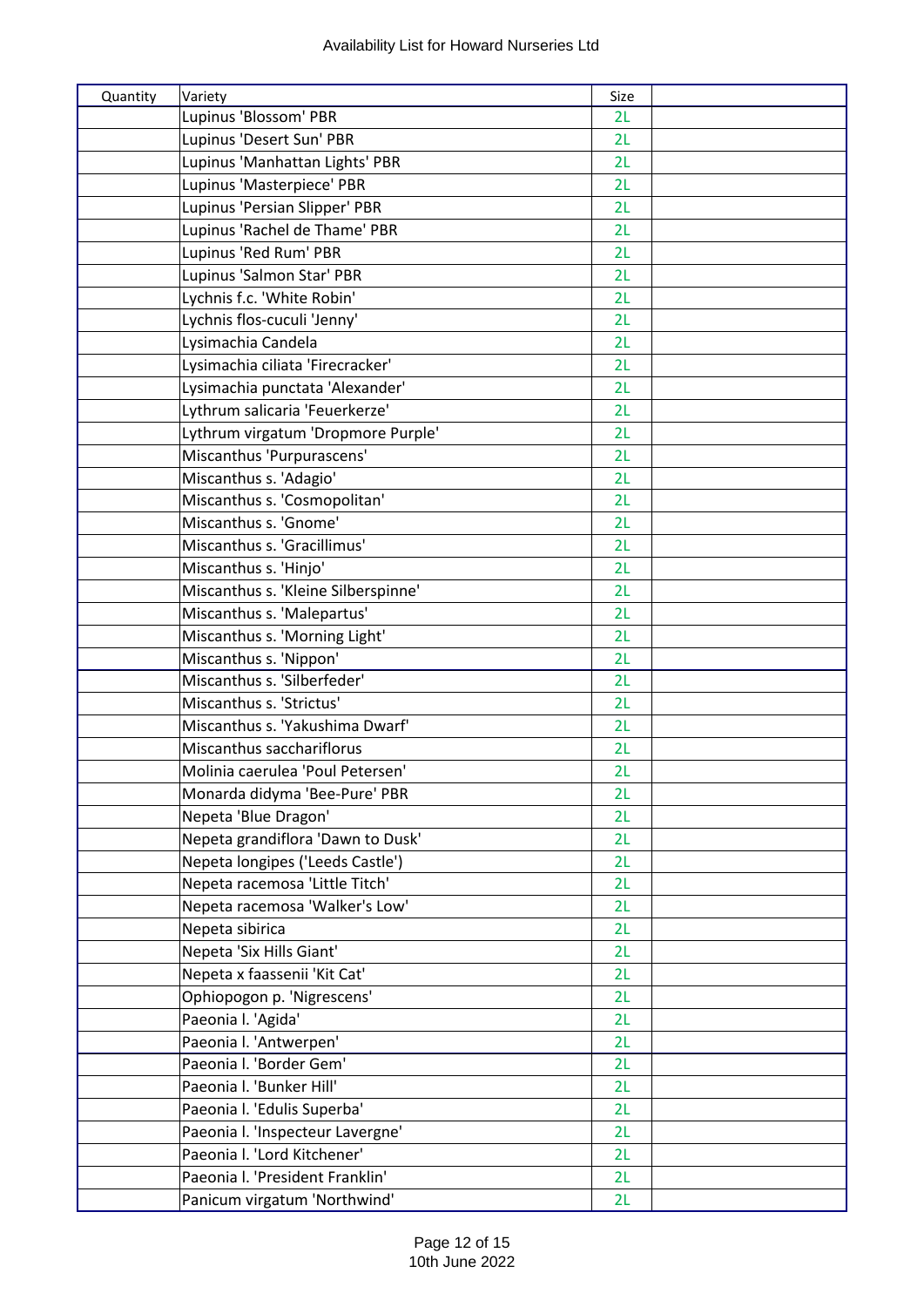| Quantity | Variety                             | Size |  |
|----------|-------------------------------------|------|--|
|          | Pennisetum a. 'Red Head'            | 2L   |  |
|          | Perovskia 'Blue Spire'              | 2L   |  |
|          | Persicaria affinis 'Superba'        | 2L   |  |
|          | Persicaria amplex. 'Anne's Choice'® | 2L   |  |
|          | Persicaria amplex. 'Atrosanguinea'  | 2L   |  |
|          | Persicaria amplex. 'Fascination'    | 2L   |  |
|          | Persicaria amplex. 'Rosea'          | 2L   |  |
|          | Persicaria amplex. 'Taurus'         | 2L   |  |
|          | Phlox carolina 'Bill Baker'         | 2L   |  |
|          | Potentilla atrosanguinea            | 2L   |  |
|          | Potentilla megalantha               | 2L   |  |
|          | Rheum palmatum                      | 2L   |  |
|          | Rheum palmatum 'Atrosanguineum'     | 2L   |  |
|          | Rheum palmatum 'Rubrum'             | 2L   |  |
|          | Rodgersia aesculifolia              | 2L   |  |
|          | Rodgersia pinnata 'Elegans'         | 2L   |  |
|          | Rudbeckia fulgida deamii            | 2L   |  |
|          | Rudbeckia h. 'Giggling SmileyZ' PBR | 2L   |  |
|          | Rudbeckia h. 'Laughing SmileyZ' PBR | 2L   |  |
|          | Rudbeckia laciniata 'Herbstsonne'   | 2L   |  |
|          | Rudbeckia laciniata 'Juligold'      | 2L   |  |
|          | Salvia 'Blue Note' PBR              | 2L   |  |
|          | Salvia 'Cherry Lips' PBR            | 2L   |  |
|          | Salvia 'Ember's Wish' PBR           | 2L   |  |
|          | Salvia guaranitica 'Black and Blue' | 2L   |  |
|          | Salvia 'Jemima's Gem' PBR           | 2L   |  |
|          | Salvia microphylla 'Aphrodite'      | 2L   |  |
|          | Salvia nemorosa 'Caradonna'         | 2L   |  |
|          | Salvia nemorosa 'Ostfriesland'      | 2L   |  |
|          | Salvia nemorosa 'Pink Beauty'       | 2L   |  |
|          | Salvia nemorosa 'Schwellenburg'     | 2L   |  |
|          | Salvia pratensis 'Indigo'           | 2L   |  |
|          | Salvia uliginosa                    | 2L   |  |
|          | Salvia x superba                    | 2L   |  |
|          | Salvia xj. 'Hot Lips'               | 2L   |  |
|          | Salvia xs. 'Mainacht'               | 2L   |  |
|          | Salvia xs. 'Rose Queen'             | 2L   |  |
|          | Salvia xs. 'Schneehugel'            | 2L   |  |
|          | Salvia xs. 'Viola Klose'            | 2L   |  |
|          | Scabiosa 'Butterfly Blue'           | 2L   |  |
|          | Scabiosa c. 'Flutter Deep Blue' PBR | 2L   |  |
|          | Sedum cauticola 'Coca Cola'         | 2L   |  |
|          | Sedum 'Herbstfreude'                | 2L   |  |
|          | Sedum 'Indian Chief'                | 2L   |  |
|          | Sedum 'Matrona'                     | 2L   |  |
|          | Sedum spectabile                    | 2L   |  |
|          | Sedum spurium Dragon's Blood        | 2L   |  |
|          | Sesleria caerulea                   | 2L   |  |
|          | Sidalcea 'Little Princess' PBR      | 2L   |  |
|          |                                     |      |  |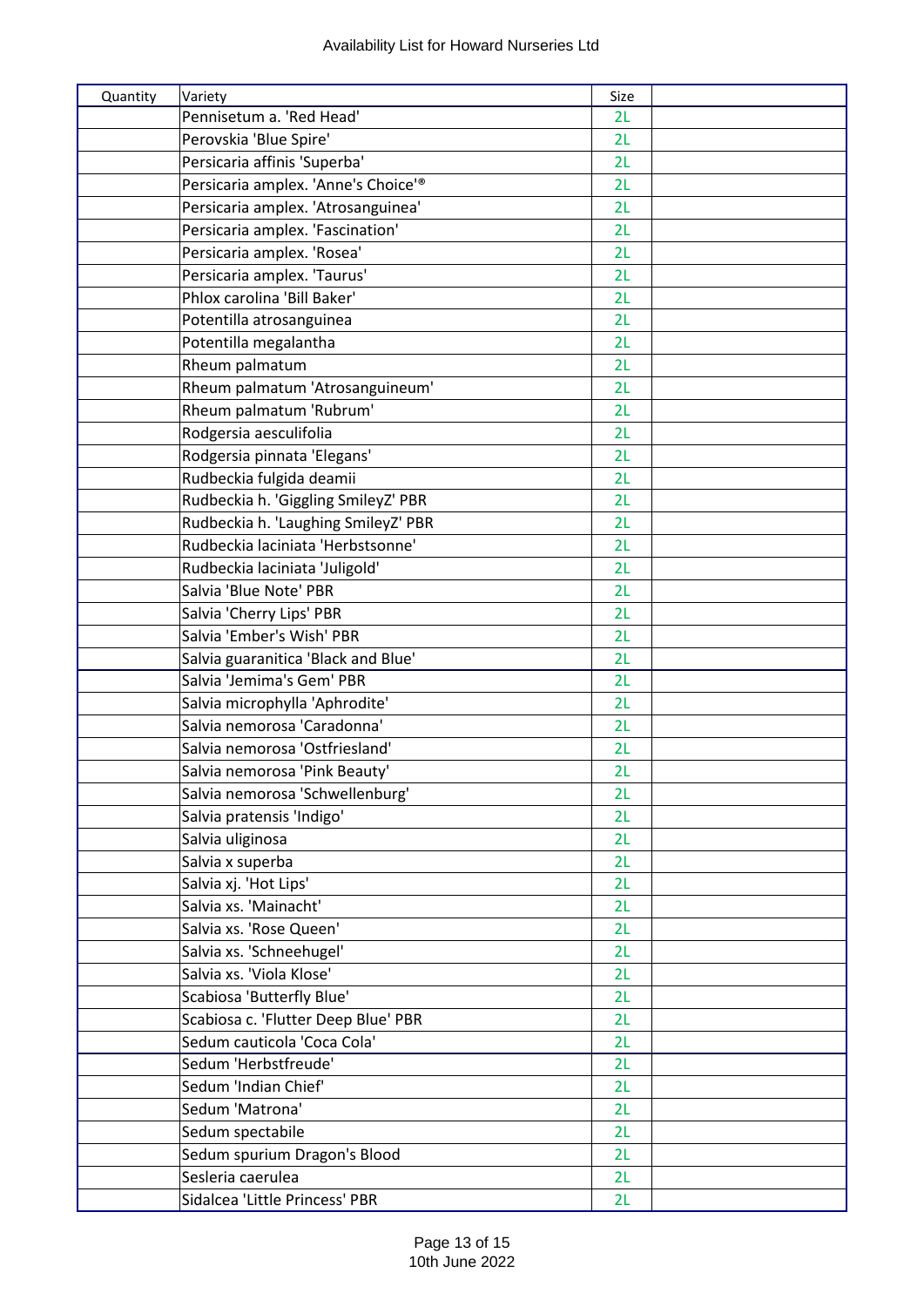| Quantity | Variety                            | Size |  |
|----------|------------------------------------|------|--|
|          | Stachys byzantina                  | 2L   |  |
|          | Stachys byzantina 'Silver Carpet'  | 2L   |  |
|          | Stipa gigantea                     | 2L   |  |
|          | Stipa tenuissima (tenuifolia)      | 2L   |  |
|          | Stokesia laevis 'Blue Star'        | 2L   |  |
|          | Tiarella 'Pink Skyrocket' PBR      | 2L   |  |
|          | Tiarella 'Sunset Ridge' PBR        | 2L   |  |
|          | Tradescantia a. 'Concord Grape'    | 2L   |  |
|          | Tricyrtis f. Stolonifera Group     | 2L   |  |
|          | Verbascum chaixii 'Album'          | 2L   |  |
|          | Verbascum 'Pink Domino'            | 2L   |  |
|          | Waldsteinia ternata                | 2L   |  |
|          | Acanthus spinosus                  | 5L   |  |
|          | Achillea 'Moonshine'               | 5L   |  |
|          | Agapanthus c. 'Cobalt Blue'        | 5L   |  |
|          | Agapanthus campanulatus            | 5L   |  |
|          | Agapanthus 'Queen Mum' PBR         | 5L   |  |
|          | Agapanthus 'Sea Coral'             | 5L   |  |
|          | Agapanthus white dwarf hybrids     | 5L   |  |
|          | Alchemilla mollis                  | 5L   |  |
|          | Anthriscus sylvestris 'Ravenswing' | 5L   |  |
|          | Aster na. 'Herbstschnee'           | 5L   |  |
|          | Aster x frikartii 'Monch'          | 5L   |  |
|          | Astilbe 'Bressingham Beauty'       | 5L   |  |
|          | Calamagrostis xa. 'Avalanche'      | 5L   |  |
|          | Calamagrostis xa. 'Karl Foerster'  | 5L   |  |
|          | Calamagrostis xa. 'Overdam'        | 5L   |  |
|          | Campanula I. 'Loddon Anna'         | 5L   |  |
|          | Campanula takesimana               | 5L   |  |
|          | Crocosmia 'Lucifer'                | 5L   |  |
|          | Cynara cardunculus                 | 5L   |  |
|          | Erigeron karvinskianus             | 5L   |  |
|          | Eryngium variifolium               | 5L   |  |
|          | Festuca glauca 'Elijah Blue'       | 5L   |  |
|          | Geranium 'Blue Cloud'              | 5L   |  |
|          | Geranium 'Patricia'                | 5L   |  |
|          | Geranium 'Red Admiral'             | 5L   |  |
|          | Geranium Rozanne PBR               | 5L   |  |
|          | Geranium sanguineum 'Album'        | 5L   |  |
|          | Geranium sanguineum 'Max Frei'     | 5L   |  |
|          | Geranium sanguineum striatum       | 5L   |  |
|          | Geum 'Prinses Juliana'             | 5L   |  |
|          | Helenium 'Moerheim Beauty'         | 5L   |  |
|          | Hemerocallis 'Little Wine Cup'     | 5L   |  |
|          | Hemerocallis 'Longfields Beauty'   | 5L   |  |
|          | Hemerocallis 'Nile Crane'          | 5L   |  |
|          | Hemerocallis 'Stafford'            | 5L   |  |
|          | Hemerocallis 'Stella de Oro'       | 5L   |  |
|          | Heuchera 'Obsidian' PBR            | 5L   |  |